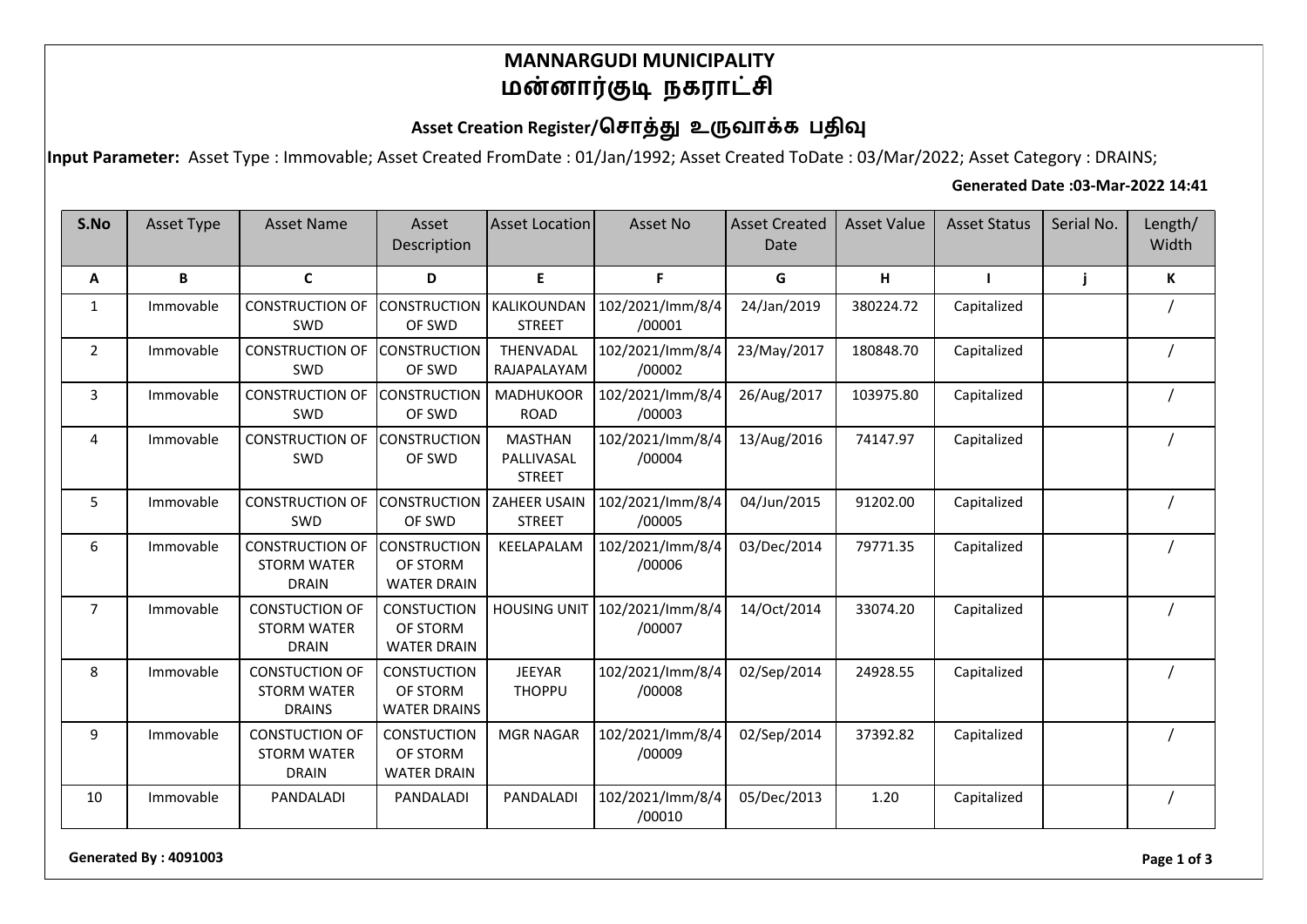### **MANNARGUDI MUNICIPALITY** <u>மன்னார்குடி</u> நகராட்சி

# Asset Creation Register/சொத்து உருவாக்க பதிவு

| 11 | Immovable | KAKITHAPPATTARAI<br><b>STREET</b>                            | <b>KAKITHAPPATT</b><br><b>ARAI STREET</b>             | <b>KAKITHAPPATT</b><br><b>ARAI STREET</b>            | 102/2021/lmm/8/4<br>/00011              | 05/Dec/2013 | 1.12      | Capitalized |  |
|----|-----------|--------------------------------------------------------------|-------------------------------------------------------|------------------------------------------------------|-----------------------------------------|-------------|-----------|-------------|--|
| 12 | Immovable | <b>ANTHONIYAR</b><br><b>STREET</b>                           | <b>ANTHONIYAR</b><br><b>STREET</b>                    | <b>ANTHONIYAR</b><br><b>STREET</b>                   | 102/2021/lmm/8/4<br>/00012              | 23/Aug/2013 | 2.02      | Capitalized |  |
| 13 | Immovable | <b>UDAIYAR STREET</b>                                        | <b>UDAIYAR</b><br><b>STREET</b>                       | <b>UDAIYAR</b><br><b>STREET</b>                      | 102/2021/lmm/8/4<br>/00013              | 16/Apr/2013 | 1.02      | Capitalized |  |
| 14 | Immovable | <b>CONSTRUCTION OF</b><br><b>STORM WATER</b><br><b>DRAIN</b> | <b>CONSTRUCTION</b><br>OF STORM<br><b>WATER DRAIN</b> | SOUTH<br>GOPURAVASAL                                 | 102/2021/lmm/8/4<br>/00014              | 06/Mar/2013 | 28617.97  | Capitalized |  |
| 15 | Immovable | <b>CONSTRUCTION OF</b><br><b>STORM WATER</b><br><b>DRAIN</b> | <b>CONSTRUCTION</b><br>OF STORM<br><b>WATER DRAIN</b> | <b>SENBA RICE</b><br>MILL ROAD                       | 102/2021/lmm/8/4<br>/00015              | 04/Feb/2013 | 121876.38 | Capitalized |  |
| 16 | Immovable | <b>CONSTRUCTION OF</b><br><b>STORM WATER</b><br><b>DRAIN</b> | <b>CONSTRUCTION</b><br>OF STORM<br><b>WATER DRAIN</b> | <b>MANNAI</b><br><b>NAGAR</b>                        | 102/2021/lmm/8/4<br>/00016              | 11/Jan/2013 | 51103.52  | Capitalized |  |
| 17 | Immovable | <b>CONSTRUCTION OF</b><br><b>STORM WATER</b><br><b>DRAIN</b> | <b>CONSTRUCTION</b><br>OF STORM<br><b>WATER DRAIN</b> | SOUTH<br>GOPURAVASAL                                 | 102/2021/lmm/8/4<br>/00017              | 16/Oct/2012 | 58666.84  | Capitalized |  |
| 18 | Immovable | <b>CONSTRUCTION OF</b><br><b>STORM WATER</b><br><b>DRAIN</b> | <b>CONSTRUCTION</b><br>OF STORM<br><b>WATER DRAIN</b> | <b>KAMMALA</b><br><b>STREET</b>                      | 102/2021/lmm/8/4<br>/00018              | 05/Oct/2012 | 70400.21  | Capitalized |  |
| 19 | Immovable | <b>CONSTRUCTION OF</b><br><b>STORM WATER</b><br><b>DRAIN</b> | <b>CONSTRUCTION</b><br>OF STORM<br><b>WATER DRAIN</b> |                                                      | MUTHALSEETHI 102/2021/Imm/8/4<br>/00019 | 05/Oct/2012 | 83685.57  | Capitalized |  |
| 20 | Immovable | <b>CONSTRUCTION OF</b><br><b>STORM WATER</b><br><b>DRAIN</b> | <b>CONSTRUCTION</b><br>OF STORM<br><b>WATER DRAIN</b> | <b>THAMARAI</b><br>KULAM<br>VADAKARAI                | 102/2021/lmm/8/4<br>/00020              | 20/Sep/2012 | 51268.45  | Capitalized |  |
| 21 | Immovable | <b>CONSTRUCTION OF</b><br><b>STORM WATER</b><br><b>DRAIN</b> | <b>CONSTRUCTION</b><br>OF STORM<br><b>WATER DRAIN</b> |                                                      | INDIRA NAGAR 102/2021/Imm/8/4<br>/00021 | 31/Aug/2012 | 167339.63 | Capitalized |  |
| 22 | Immovable | <b>CONSTUCTION OF</b><br><b>STORM WATER</b><br><b>DRAIN</b>  | <b>CONSTUCTION</b><br>OF STORM<br><b>WATER DRAIN</b>  | <b>CONSTUCTION</b><br>OF STORM<br><b>WATER DRAIN</b> | 102/2021/lmm/8/4<br>/00022              | 13/Aug/2012 | 134095.64 | Capitalized |  |